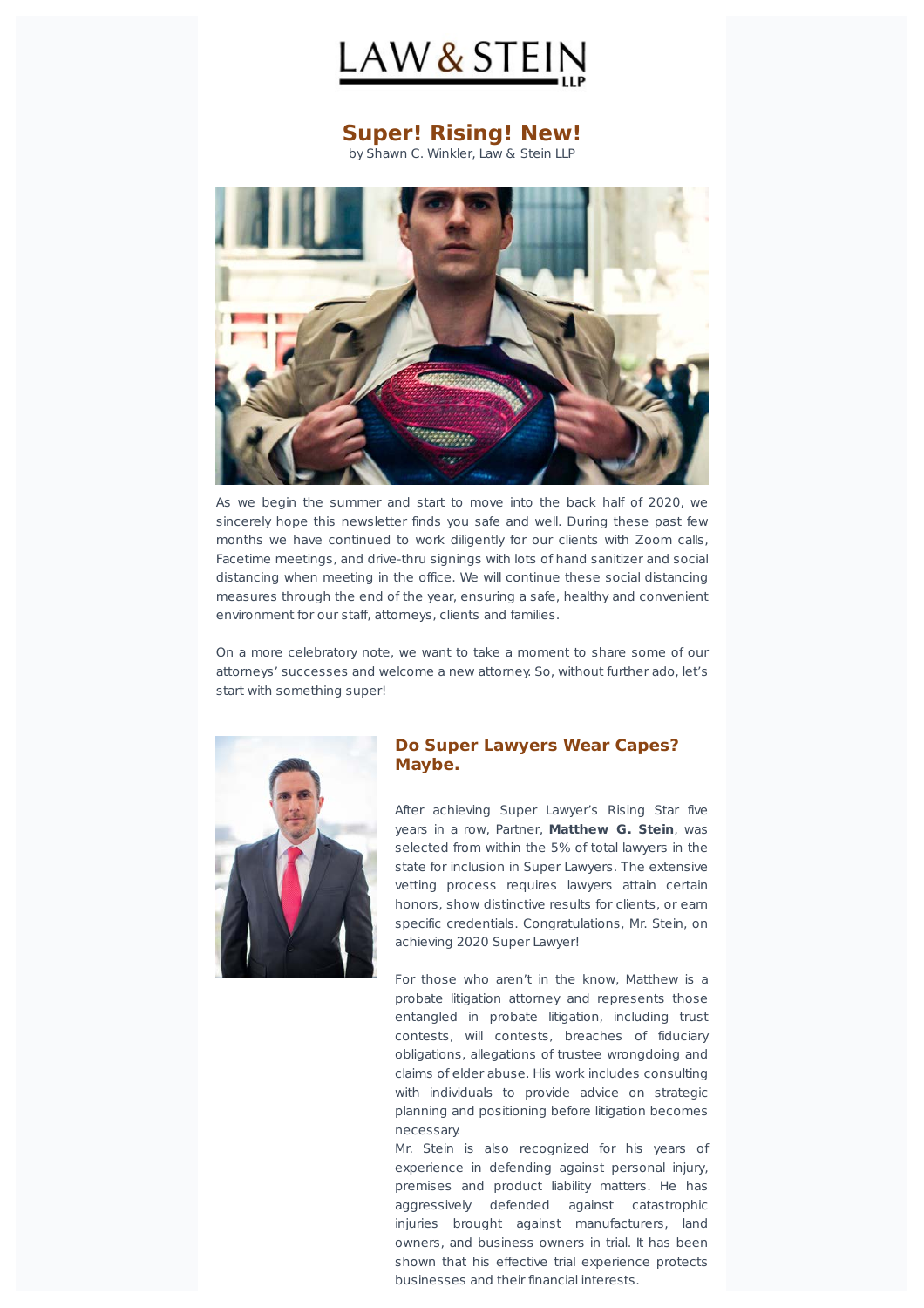His clients include large corporations, world-wide nonprofit organizations, corporate executives, prominent individuals and family-owned businesses. Every client and every project, whether big or small, receives the same level of commitment, diligence and ingenuity which distinguishes Mr. Stein's practice. As an experienced trial lawyer and skillful negotiator, Mr. Stein is a tenacious adversary who consistently obtains significant results for his clients regardless of the challenges presented.

In addition to running a successful law firm, Matthew sits on the UCI Dean's Leadership Executive Committee, is a ProVisors Group Leader, an avid triathlete, marathon runner, certified scuba diver, snowboard enthusiast, and obstacle course racer. Super Lawyer? Definitely. And we think he may also wear a cape every now and then.



# Lucky 7!

With no more than 2.5% of lawyers in the state of California achieving Rising Star status, Associate, Chad **Brandel**, has more than luck on his side, as 2020 marks his seventh year in a row as a Rising Star! The vetting selection process is nearly the same as becoming a Super Lawyer, so we congratulate Chad, for the seventh time, on this achievement.

Chad's practice focuses on the representation of clients in litigated matters involving inheritance disputes with a trust or probate, breaches of fiduciary obligations, allegations of trustee wrongdoing and claims of elder abuse. Chad also represents clients involved in real estate disputes, partnership disputes, and premises liability issues as well as businesses & corporations. He strives to help his clients settle disputes prelitigation, and continue to pursue settlement options during litigation, but if a matter is heading to trial, his clients can rest assured the team will be more prepared than the other side. Chad also works with high-net-worth families in estate planning including revocable and irrevocable trusts (e.g. Dynasty Trusts, Multi-Generational Trusts, Intentionally Defective Grantor



# **This One Rises Above the Stars!**

- Graduated cum laude from University California Irvine
- Founded her own charity
- Studied abroad in Switzerland
- Graduated top of her class, receiving her I.D. from Chapman University School of Law
- Editor for Nexus Journal of Law and Policy in Law School
- Secures massive victories for her clients both in and out of court...and the list goes on...

All that said, it is no wonder **Kianna Parviz** has achieved Rising Star four years in a row. This one doesn't just shoot for the stars in everything she does, she goes to infinity and beyond! Congratulations, Kianna!

Kianna Parviz is an Associate with Law & Stein, LLP who zealously advocates for her client's rights. Her practice focuses on complex business disputes that occur between individuals, small to medium businesses, and corporate entities.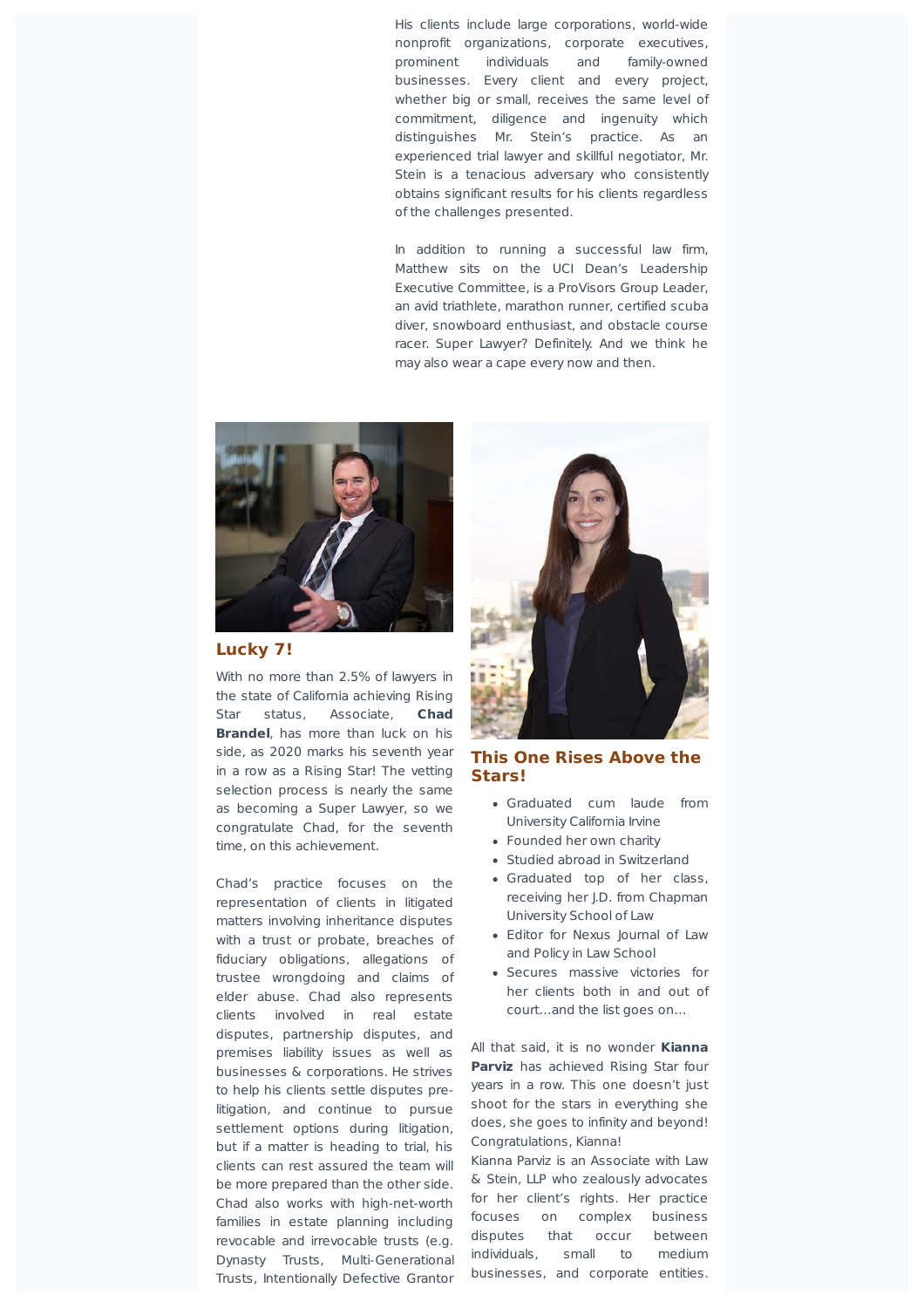Trusts); Medi-Cal trusts, IRA Beneficiary trusts, Special Needs trusts, etc.

Chapman University School of Law and and trust litigation, family inheritance his Bachelor of Arts degree from disagreements, and sophisticated real UCLA. He lives in Orange County with his family where he is actively involved in coaching his son's little league and soccer teams. As an outdoorsman, he enjoys snowboarding, deep sea extensive federal and appellate fishing, and hiking in the Sierras.

Chad received his Juris Doctor from disputes. She also handles probate She represents clients involved in business litigation, including partnership disagreements, breach of contract matters, and payment estate controversies.

> Kianna has served as both the lead counsel and second-chair counsel in numerous trials. She also has experience.

Kianna mentors law students at both of her alma maters, Chapman University School of Law and UC Irvine School of Law. She lives in Orange County with her husband and enjoys photography, yoga, traveling, and playing with their new dog.



#### **Welcome Desiree Rivera, Esq.**

**Desiree Rivera** joined Law & Stein as an Associate in estate planning this spring and focuses her practice on estate planning, trust administration, and business formation with LLC's and corporations. She prepares individually crafted estate planning documents, including revocable and irrevocable trusts, wills, powers of attorney and other estate planning vehicles for clients with modest estates as well as those with a large, complex portfolio of assets.

From young professionals to elderly couples, Desiree takes the time to educate her clients by explaining complex concepts in an understandable, manageable and useful format that empowers clients and provides peace of mind. She is known for her personal approach and responsive communications, ensuring the client experience is as smooth and efficient as possible.

Prior to joining Law & Stein, Desiree gained experience with local law firms in Orange County gaining practical, hands-on experience including interviewing clients and witnesses, drafting motions and declarations, and making court appearances. To ensure her clients receive exceptional legal representation, Desiree consistently stays up to date with new laws and regulations centered on estate planning, trust administration, wills, trusts, estate tax laws and corporate formations.

Desiree Rivera earned her juris doctorate from Chapman University School of Law, where she received CALI Awards (Highest Class Grade) in her practice areas. While in law school, she was also President of the Children and Family Law Society. Desiree graduated cum laude from Chapman University with a Bachelor of Arts in Psychology, and Minors in Spanish and English. She was also on the Chancellor's List.